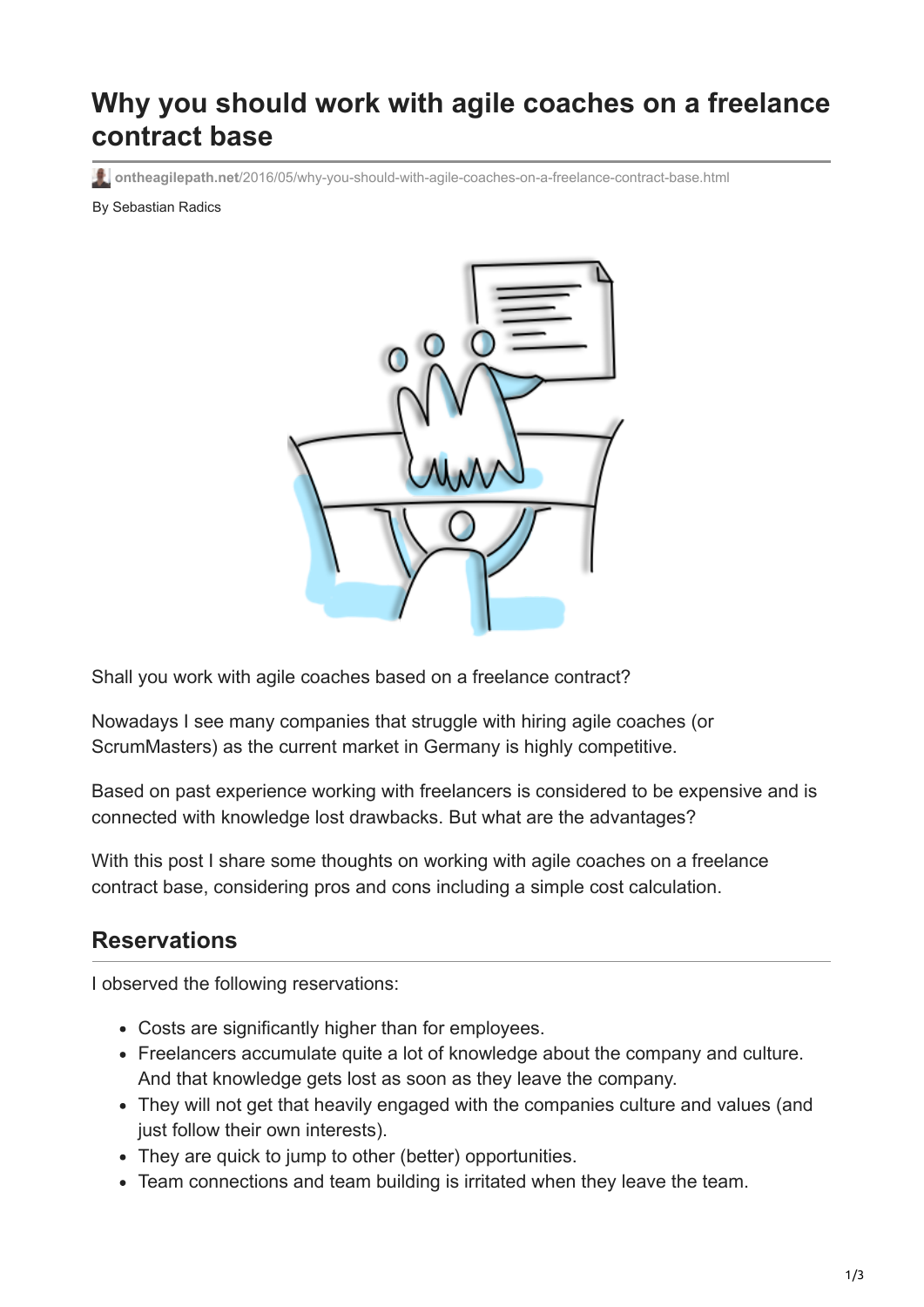## **Benefits**

What are advantages of working with freelance agile coaches?

- You will find appropriate freelancers fast (and therewith you reduce your cost of delay of not working on important team improvements).
- You bring in fresh knowledge (regarding technologies and methods to use), often accumulated from many projects in different companies.
- You buy high flexibility and the ability to scale (also down) based on the teams and product lifecycle.
- Cross pollination to other companies, when the freelancer joins a next opportunity (if your company was a great place to work at they can spread the word about the product and working environment. For sure that can work in both directions – bad products and/or bad place to work at, will spread too).

## **Lets do some simple math**

You can find a simple [freelance investment calculation](https://docs.google.com/spreadsheets/d/1KGDU1IiBcbfimkYuywPXdPybnsmQBN_jOLq0_5BgrRA/edit?usp=sharing) (just create a copy and use it with your numbers).

In the following calculation I assume an monthly team performance improvement of 10%.

I guess that is fair enough when working with young/not yet mature team formations (and you could expect even higher improvement rates in the beginning).

In addition I assume the freelancer could work with 2 teams in parallel (thats why 14 team members ... just reduce it to e.g. 7 when you think differently).

On top of the team improvement I consider the earnings of being online earlier with a feature (cost of delay\*-1), based on the teams performance improvements.

In the example the feature has earnings of 5k a day and through a 10% team improvement is two days earlier online.

If you sum it up, the investment in working with an agile coach on a freelance contract base pays off (you gain 9k per month, it would be 2k/month for 7 team members).

| Total team(s) member count          | 14       |  |
|-------------------------------------|----------|--|
| Run rate per day and team<br>member | 500,00 € |  |
| Expected improvement/month          | 10,00%   |  |
| Freelance run rate/day              | 750,00 € |  |
| Days/month                          | 20       |  |
|                                     |          |  |